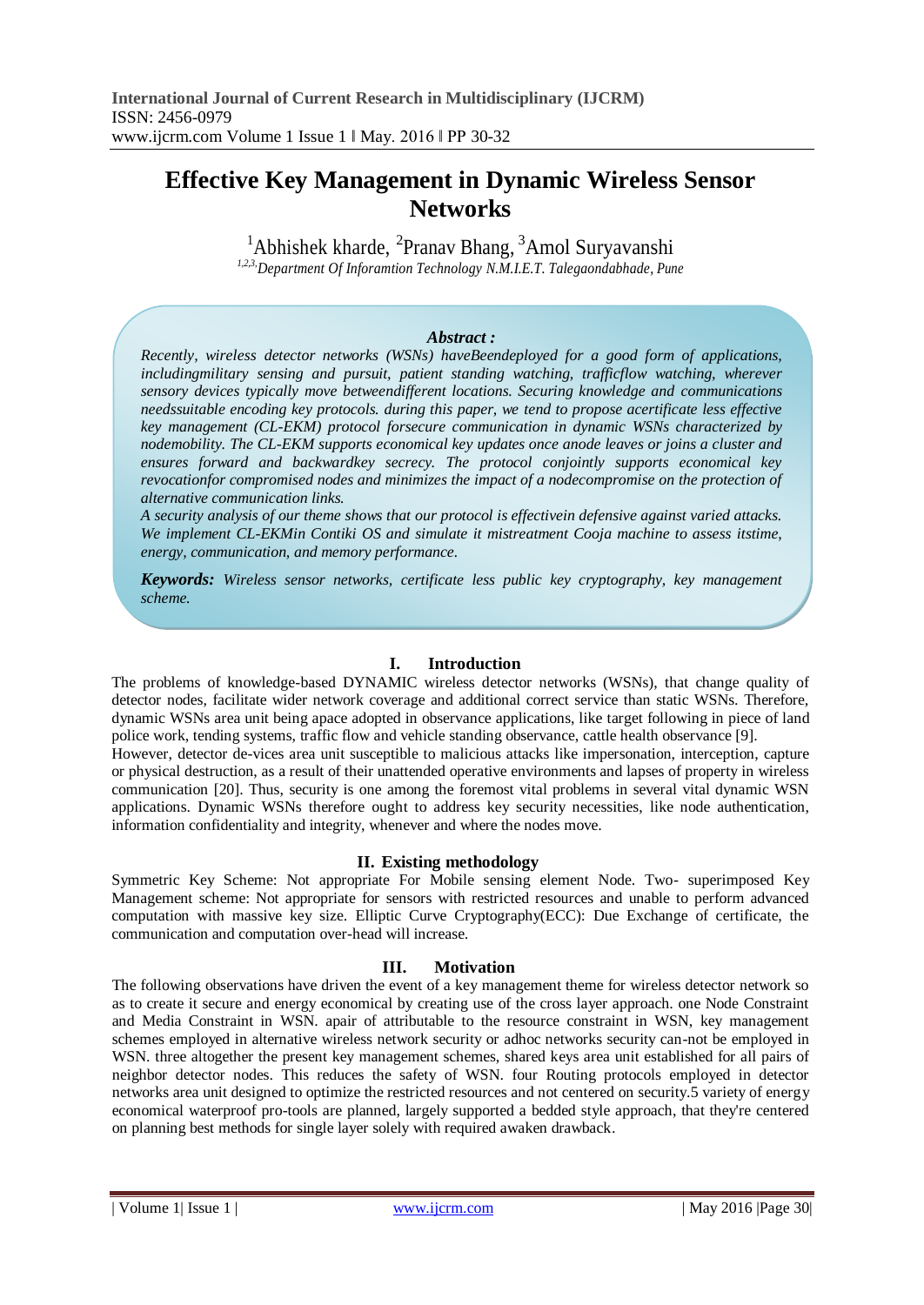# **IV. Issues in existing system**

Symmetric Key Scheme: Not appropriate For Mobile sensing element Node. Two-Layered Key Management scheme: Not appropriate for sensors with restricted resources and unable to perform advanced computation with massive key size. Elliptic Curve Cryptography (ECC): Due Exchange of certificate, the communication and computation over-head will increase.

# **V. Proposed system**

Users full private key's combination of a partial non-public key generating by a Key Generation Center (KGC) and therefore the users secret price. Special Organization of the complete private/public key combine removes the requirement for certificate. Effective sharing between 2 nodes while not requiring onerous pairing operations and therefore the exchange of certificate

## **VI. Related work**

There area unit several styles of key management strategies projected within the field of distributed key management methodology, terrier and leg of lamb initial given a random key distribution methodology. during this methodology, every node haphazardly selects keys from the key pools be-fore preparation. If the adjacent nodes a minimum of have one same key, they'll directly establish a session key. Chan et additionally projected {a methodology|away|a technique} supported the E-G methodology that is termed -composite key management method. during this theme, the adjacent nodes will establish communication if they a minimum of have same keys. The association rate of those 2 strategies is lower, and also the price of keys storage is higher within the field of cluster-based key management strategies, Zhu et al. devised a technique known as LEAP. This methodology not solely will support the process within the network, however is also a sort of key management methodology with fine ability of resistance to capture. In or-der to fulfill the various security needs, LEAP supports the institution of 4 styles of keys. they're individual key, group key, clustered key, and combine key, severally. It additionally provides the network node authentication supported unidirectional key chain. however its mechanisms of key update, revocation, nodes cancelling, and nodes adding aren't good, and clusters can dynamically be modified in sensible applications. Jolly projected a low-energy key management protocol that supports revocation for the attacked nodes.



### **VII. System architecture**

WSN SystemArchitecture.

#### **VIII. Methodlogy**

system architecture and Methodology of WSN .

# **IX. Algorithm**

Algorithm Shoulder aquatics bar - positive identification generation Graphical positive identification systems ar a sort of knowledge-based authentication that decide to leverage the human memory for visual in-formation In Pass Points, passwords encompass a sequence of 5 click-points on a given image .Suppose three level image positive identification is chosen Then download 3+(3) pictures from drop box and set co-ordinates as positive identification

#### **Acknowlegdement**

We are thankful to NMVPs Nutan Maharashtra Institute of EngineeringAnd Technology (NMIET) and to